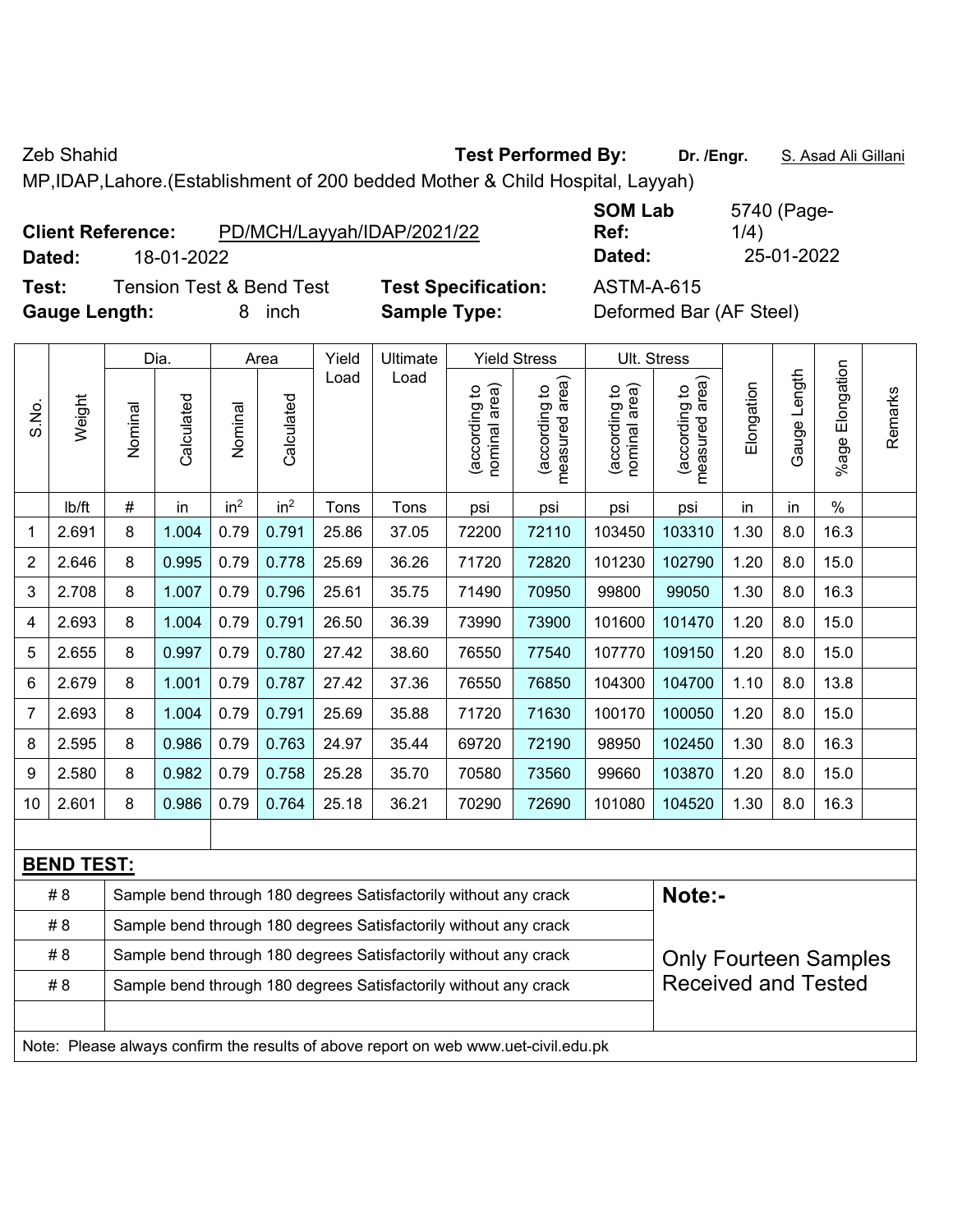MP,IDAP,Lahore.(Establishment of 200 bedded Mother & Child Hospital, Layyah)

| <b>Client Reference:</b> | PD/MCH/Layyah/IDAP/2021/22 |
|--------------------------|----------------------------|
|                          |                            |

**SOM Lab Ref:**  5740 (Page-2/4) **Dated:** 18-01-2022 **Dated:** 25-01-2022

**Test:** Tension Test & Bend Test **Test Specification:** ASTM-A-615 **Gauge Length:** 8 inch **Sample Type:** Deformed Bar (AF Steel)

|                |                   |                          | Dia.           |                              | Area                     | Yield | Ultimate                                                                            |                                | <b>Yield Stress</b>             |                                | Ult. Stress                     |                |                          |                       |         |
|----------------|-------------------|--------------------------|----------------|------------------------------|--------------------------|-------|-------------------------------------------------------------------------------------|--------------------------------|---------------------------------|--------------------------------|---------------------------------|----------------|--------------------------|-----------------------|---------|
| S.No.          | Weight            | Nominal                  | Calculated     | Nominal                      | Calculated               | Load  | Load                                                                                | nominal area)<br>(according to | (according to<br>measured area) | nominal area)<br>(according to | (according to<br>measured area) | Elongation     | Gauge Length             | Elongation<br>$%$ age | Remarks |
|                | Ib/ft             | $\#$                     | in             | in <sup>2</sup>              | in <sup>2</sup>          | Tons  | Tons                                                                                | psi                            | psi                             | psi                            | psi                             | in             | in                       | $\%$                  |         |
| 1              | 2.706             | 8                        | 1.006          | 0.79                         | 0.795                    | 25.08 | 36.87                                                                               | 70010                          | 69570                           | 102930                         | 102290                          | 1.20           | 8.0                      | 15.0                  |         |
| $\overline{2}$ | 2.570             | 8                        | 0.980          | 0.79                         | 0.755                    | 23.11 | 33.28                                                                               | 64520                          | 67510                           | 92920                          | 97220                           | 1.50           | 8.0                      | 18.8                  |         |
| 3              | 2.706             | 8                        | 1.006          | 0.79                         | 0.795                    | 24.36 | 36.51                                                                               | 68020                          | 67590                           | 101940                         | 101300                          | 1.40           | 8.0                      | 17.5                  |         |
|                |                   | $\overline{\phantom{a}}$ | $\blacksquare$ | $\blacksquare$               | $\blacksquare$           | ÷     | ÷                                                                                   | $\overline{\phantom{a}}$       | $\blacksquare$                  | $\blacksquare$                 | ÷                               | $\blacksquare$ | ÷,                       | $\frac{1}{2}$         |         |
|                | $\blacksquare$    | $\blacksquare$           | ä,             | ÷,                           | ÷,                       | ä,    | $\blacksquare$                                                                      | $\blacksquare$                 | $\blacksquare$                  | $\blacksquare$                 | ÷                               | $\blacksquare$ | ä,                       | $\blacksquare$        |         |
|                | $\blacksquare$    | $\blacksquare$           | $\blacksquare$ | $\qquad \qquad \blacksquare$ | $\blacksquare$           | ä,    | ä,                                                                                  | $\blacksquare$                 | $\blacksquare$                  | $\blacksquare$                 | $\blacksquare$                  | ä,             | $\blacksquare$           | $\blacksquare$        |         |
|                |                   |                          |                |                              |                          |       |                                                                                     | $\blacksquare$                 | $\blacksquare$                  | $\blacksquare$                 | $\blacksquare$                  |                |                          | $\blacksquare$        |         |
|                |                   | $\blacksquare$           |                | $\blacksquare$               |                          |       |                                                                                     | $\overline{\phantom{0}}$       |                                 | $\blacksquare$                 |                                 |                | $\overline{\phantom{0}}$ | $\blacksquare$        |         |
|                |                   |                          |                | $\blacksquare$               |                          |       |                                                                                     |                                | ۰                               |                                | $\blacksquare$                  | ä,             | $\blacksquare$           | $\blacksquare$        |         |
|                |                   | $\blacksquare$           | ÷              | $\blacksquare$               | ٠                        |       | ÷                                                                                   | $\overline{\phantom{a}}$       | $\blacksquare$                  | $\blacksquare$                 | $\blacksquare$                  | $\blacksquare$ | $\blacksquare$           | $\frac{1}{2}$         |         |
|                |                   |                          |                |                              |                          |       |                                                                                     |                                |                                 |                                |                                 |                |                          |                       |         |
|                | <b>BEND TEST:</b> |                          |                |                              |                          |       |                                                                                     |                                |                                 |                                |                                 |                |                          |                       |         |
|                | #8                |                          |                |                              |                          |       | Sample bend through 180 degrees Satisfactorily without any crack                    |                                |                                 |                                | Note:-                          |                |                          |                       |         |
|                |                   |                          |                |                              |                          |       |                                                                                     |                                |                                 |                                |                                 |                |                          |                       |         |
|                |                   |                          |                |                              | <b>Only Four Samples</b> |       |                                                                                     |                                |                                 |                                |                                 |                |                          |                       |         |
|                |                   |                          |                |                              |                          |       |                                                                                     |                                |                                 |                                | <b>Received and Tested</b>      |                |                          |                       |         |
|                |                   |                          |                |                              |                          |       |                                                                                     |                                |                                 |                                |                                 |                |                          |                       |         |
|                |                   |                          |                |                              |                          |       | Note: Please always confirm the results of above report on web www.uet-civil.edu.pk |                                |                                 |                                |                                 |                |                          |                       |         |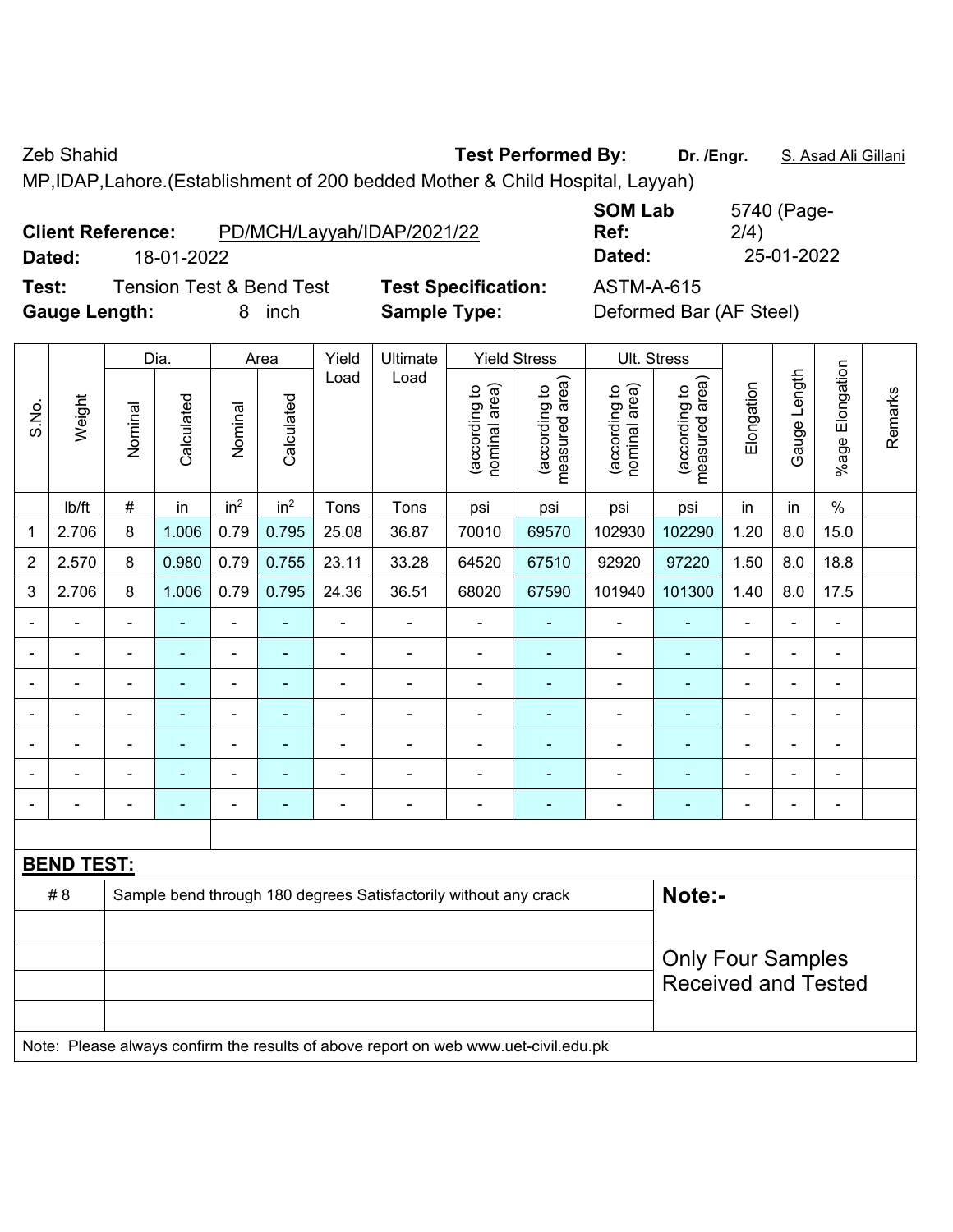MP,IDAP,Lahore.(Establishment of 200 bedded Mother & Child Hospital, Layyah)

| <b>Client Reference:</b> | PD/MCH/Layyah/IDAP/2021/22 |
|--------------------------|----------------------------|
|--------------------------|----------------------------|

**Test:** Tension Test & Bend Test **Test Specification:** ASTM-A-615 **Gauge Length:** 8 inch **Sample Type:** Deformed Bar (AF Steel)

**SOM Lab Ref:**  5740 (Page-3/4) **Dated:** 18-01-2022 **Dated:** 25-01-2022

| #6                       |         |                    | Sample bend through 180 degrees Satisfactorily without any crack |                    |               |                  |                                  |                                                        |                                               | Note:-                          |            |                 |                       |         |
|--------------------------|---------|--------------------|------------------------------------------------------------------|--------------------|---------------|------------------|----------------------------------|--------------------------------------------------------|-----------------------------------------------|---------------------------------|------------|-----------------|-----------------------|---------|
| <b>BEND TEST:</b>        |         |                    |                                                                  |                    |               |                  |                                  |                                                        |                                               |                                 |            |                 |                       |         |
|                          |         |                    |                                                                  |                    |               |                  |                                  |                                                        |                                               |                                 |            |                 |                       |         |
| 1.544<br>10              | 6       | 0.760              | 0.44                                                             | 0.454              | 14.68         | 19.72            | 73580                            | 71310                                                  | 98870                                         | 95820                           | 1.50       | 8.0             | 18.8                  |         |
| 9<br>1.517               | 6       | 0.754              | 0.44                                                             | 0.446              | 14.65         | 19.57            | 73430                            | 72440                                                  | 98100                                         | 96780                           | 1.10       | 8.0             | 13.8                  |         |
| 1.531<br>8               | 6       | 0.757              | 0.44                                                             | 0.450              | 14.68         | 20.29            | 73580                            | 71940                                                  | 101680                                        | 99420                           | 1.40       | 8.0             | 17.5                  |         |
| 7<br>1.513               | 6       | 0.753              | 0.44                                                             | 0.445              | 14.53         | 20.10            | 72810                            | 71990                                                  | 100760                                        | 99630                           | 1.10       | 8.0             | 13.8                  |         |
| 1.535<br>$6\phantom{1}6$ | 6       | 0.758              | 0.44                                                             | 0.451              | 14.27         | 19.88            | 71540                            | 69790                                                  | 99640                                         | 97210                           | 1.30       | 8.0             | 16.3                  |         |
| 5<br>1.514               | 6       | 0.753              | 0.44                                                             | 0.445              | 14.17         | 19.78            | 71020                            | 70230                                                  | 99130                                         | 98010                           | 1.40       | 8.0             | 17.5                  |         |
| 1.534<br>4               | 6       | 0.758              | 0.44                                                             | 0.451              | 14.48         | 19.49            | 72560                            | 70790                                                  | 97690                                         | 95310                           | 1.30       | 8.0             | 16.3                  |         |
| 3<br>1.542               | 6       | 0.759              | 0.44                                                             | 0.453              | 14.88         | 19.78            | 74600                            | 72460                                                  | 99130                                         | 96280                           | 1.20       | 8.0             | 15.0                  |         |
| $\overline{2}$<br>1.516  | 6       | 0.754              | 0.44                                                             | 0.446              | 14.78         | 19.67            | 74090                            | 73090                                                  | 98610                                         | 97290                           | 1.20       | 8.0             | 15.0                  |         |
| 1<br>1.501               | 6       | 0.749              | 0.44                                                             | 0.441              | 14.60         | 20.05            | 73170                            | 73000                                                  | 100500                                        | 100280                          | 1.30       | 8.0             | 16.3                  |         |
| lb/ft                    | $\#$    | in                 | in <sup>2</sup>                                                  | in <sup>2</sup>    | Tons          | Tons             | psi                              | psi                                                    | psi                                           | psi                             | in         | in              | $\%$                  |         |
| Weight<br>S.No.          | Nominal | Dia.<br>Calculated | Nominal                                                          | Area<br>Calculated | Yield<br>Load | Ultimate<br>Load | nominal area)<br>ą<br>(according | <b>Yield Stress</b><br>measured area)<br>(according to | Ult. Stress<br>nominal area)<br>(according to | measured area)<br>(according to | Elongation | Length<br>Gauge | Elongation<br>$%$ age | Remarks |
|                          |         |                    |                                                                  |                    |               |                  |                                  |                                                        |                                               |                                 |            |                 |                       |         |

|                                                                                     | #O | Sample beng infough 180 degrees Salislactorily without any crack | NOLE:-                      |  |  |  |  |  |  |  |  |
|-------------------------------------------------------------------------------------|----|------------------------------------------------------------------|-----------------------------|--|--|--|--|--|--|--|--|
|                                                                                     | #6 | Sample bend through 180 degrees Satisfactorily without any crack |                             |  |  |  |  |  |  |  |  |
|                                                                                     | #6 | Sample bend through 180 degrees Satisfactorily without any crack | <b>Only Fifteen Samples</b> |  |  |  |  |  |  |  |  |
|                                                                                     | #6 | Sample bend through 180 degrees Satisfactorily without any crack | <b>Received and Tested</b>  |  |  |  |  |  |  |  |  |
| Sample bend through 180 degrees Satisfactorily without any crack<br># 6             |    |                                                                  |                             |  |  |  |  |  |  |  |  |
| Note: Please always confirm the results of above report on web www.uet-civil.edu.pk |    |                                                                  |                             |  |  |  |  |  |  |  |  |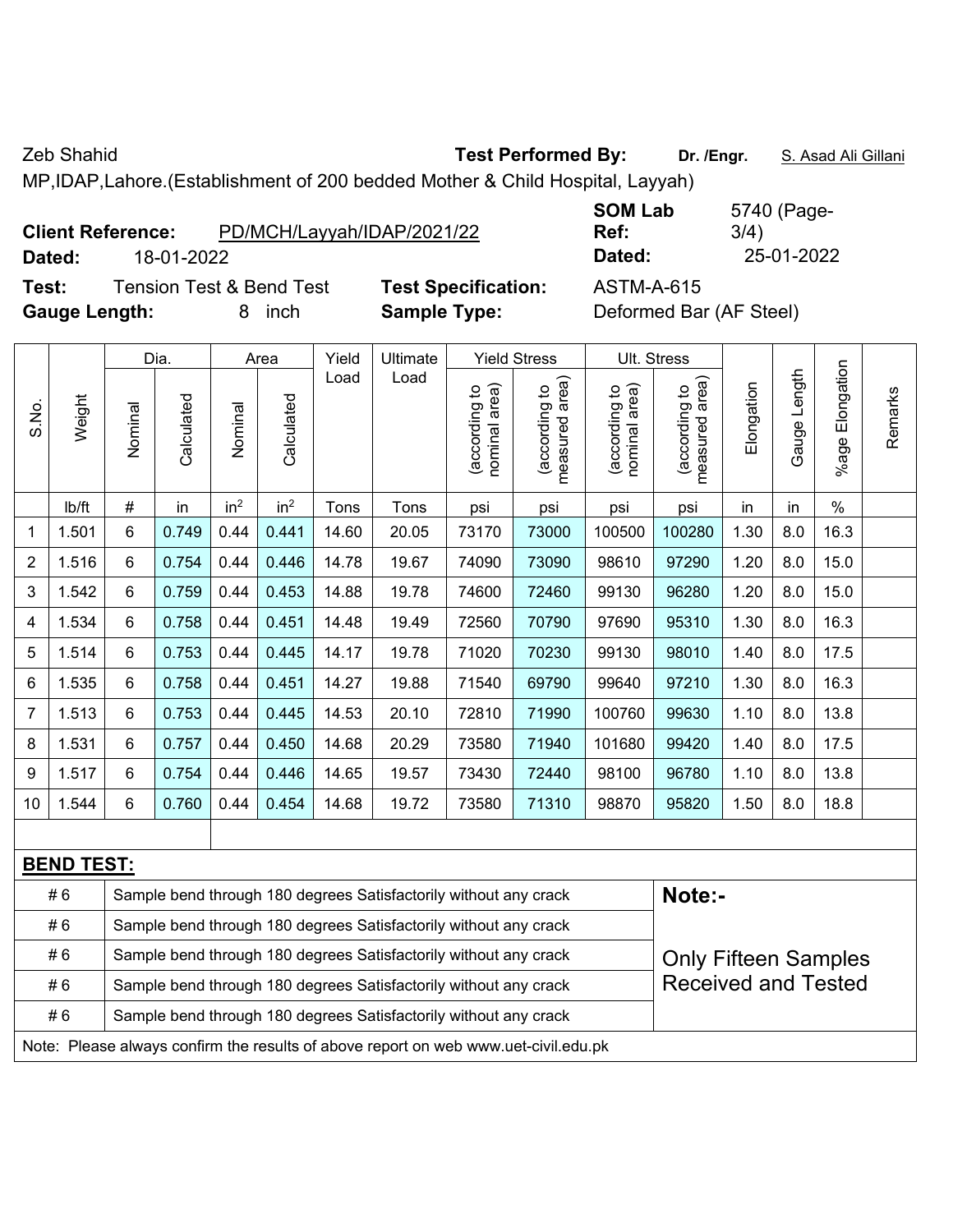MP,IDAP,Lahore.(Establishment of 200 bedded Mother & Child Hospital, Layyah)

| <b>Client Reference:</b> | PD/MCH/Layyah/IDAP/2021/22 |
|--------------------------|----------------------------|
|                          |                            |

**SOM Lab Ref:**  5740 (Page-4/4) **Dated:** 18-01-2022 **Dated:** 25-01-2022

**Test:** Tension Test & Bend Test **Test Specification:** ASTM-A-615

**Gauge Length:** 8 inch **Sample Type:** Deformed Bar (AF Steel)

|                          |                   |                | Dia.           |                 | Area                                                             | Yield          | Ultimate                                                         |                                | <b>Yield Stress</b>             | Ult. Stress                    |                                 |                           |                |                    |         |
|--------------------------|-------------------|----------------|----------------|-----------------|------------------------------------------------------------------|----------------|------------------------------------------------------------------|--------------------------------|---------------------------------|--------------------------------|---------------------------------|---------------------------|----------------|--------------------|---------|
| S.No.                    | Weight            | Nominal        | Calculated     | Nominal         | Calculated                                                       | Load           | Load                                                             | nominal area)<br>(according to | measured area)<br>(according to | nominal area)<br>(according to | measured area)<br>(according to | Elongation                | Gauge Length   | Elongation<br>%age | Remarks |
|                          | lb/ft             | $\#$           | in             | in <sup>2</sup> | in <sup>2</sup>                                                  | Tons           | Tons                                                             | psi                            | psi                             | psi                            | psi                             | in                        | in             | $\%$               |         |
| 1                        | 0.661             | 4              | 0.497          | 0.20            | 0.194                                                            | 6.49           | 8.18                                                             | 71610                          | 73820                           | 90150                          | 92940                           | 1.30                      | 8.0            | 16.3               |         |
| $\mathbf 2$              | 0.656             | 4              | 0.496          | 0.20            | 0.193                                                            | 6.29           | 8.07                                                             | 69360                          | 71870                           | 89030                          | 92260                           | 1.20                      | 8.0            | 15.0               |         |
| 3                        | 0.656             | $\overline{4}$ | 0.496          | 0.20            | 0.193                                                            | 6.44           | 8.28                                                             | 71040                          | 73620                           | 91280                          | 94590                           | 1.20                      | 8.0            | 15.0               |         |
| 4                        | 0.657             | 4              | 0.496          | 0.20            | 0.193                                                            | 6.34           | 8.12                                                             | 69920                          | 72460                           | 89590                          | 92840                           | 1.20                      | 8.0            | 15.0               |         |
| 5                        | 0.658             | 4              | 0.496          | 0.20            | 0.193                                                            | 6.29           | 8.15                                                             | 69360                          | 71870                           | 89930                          | 93190                           | 1.10                      | 8.0            | 13.8               |         |
| $\blacksquare$           |                   | $\blacksquare$ |                |                 | ٠                                                                | $\blacksquare$ | $\blacksquare$                                                   | $\overline{a}$                 |                                 | $\blacksquare$                 | $\blacksquare$                  |                           |                | $\blacksquare$     |         |
| $\overline{\phantom{a}}$ | $\blacksquare$    | $\blacksquare$ | $\blacksquare$ | $\blacksquare$  | ۰                                                                | $\blacksquare$ | $\blacksquare$                                                   | $\blacksquare$                 | ٠                               | $\overline{\phantom{0}}$       | $\overline{a}$                  | $\blacksquare$            | $\blacksquare$ | $\blacksquare$     |         |
|                          |                   |                |                | ä,              | ۰                                                                |                | ÷                                                                | $\blacksquare$                 | ۰                               | ÷                              |                                 |                           |                | ä,                 |         |
|                          |                   |                |                |                 |                                                                  |                |                                                                  |                                |                                 |                                |                                 |                           |                | $\blacksquare$     |         |
| $\overline{\phantom{a}}$ | ÷                 | Ē,             |                | ä,              | ٠                                                                | $\blacksquare$ | ÷                                                                | $\blacksquare$                 | ۰                               | $\blacksquare$                 | $\blacksquare$                  | $\overline{\phantom{0}}$  | ÷              | $\overline{a}$     |         |
|                          |                   |                |                |                 |                                                                  |                |                                                                  |                                |                                 |                                |                                 |                           |                |                    |         |
|                          | <u>BEND TEST:</u> |                |                |                 |                                                                  |                |                                                                  |                                |                                 |                                |                                 |                           |                |                    |         |
|                          | #4                |                |                |                 |                                                                  |                | Sample bend through 180 degrees Satisfactorily without any crack |                                |                                 |                                | Note:-                          |                           |                |                    |         |
|                          | #4                |                |                |                 | Sample bend through 180 degrees Satisfactorily without any crack |                |                                                                  |                                |                                 |                                |                                 |                           |                |                    |         |
|                          |                   |                |                |                 |                                                                  |                |                                                                  |                                |                                 |                                |                                 | <b>Only Seven Samples</b> |                |                    |         |
|                          |                   |                |                |                 |                                                                  |                |                                                                  |                                |                                 |                                | <b>Received and Tested</b>      |                           |                |                    |         |
|                          |                   |                |                |                 |                                                                  |                |                                                                  |                                |                                 |                                |                                 |                           |                |                    |         |

Note: Please always confirm the results of above report on web www.uet-civil.edu.pk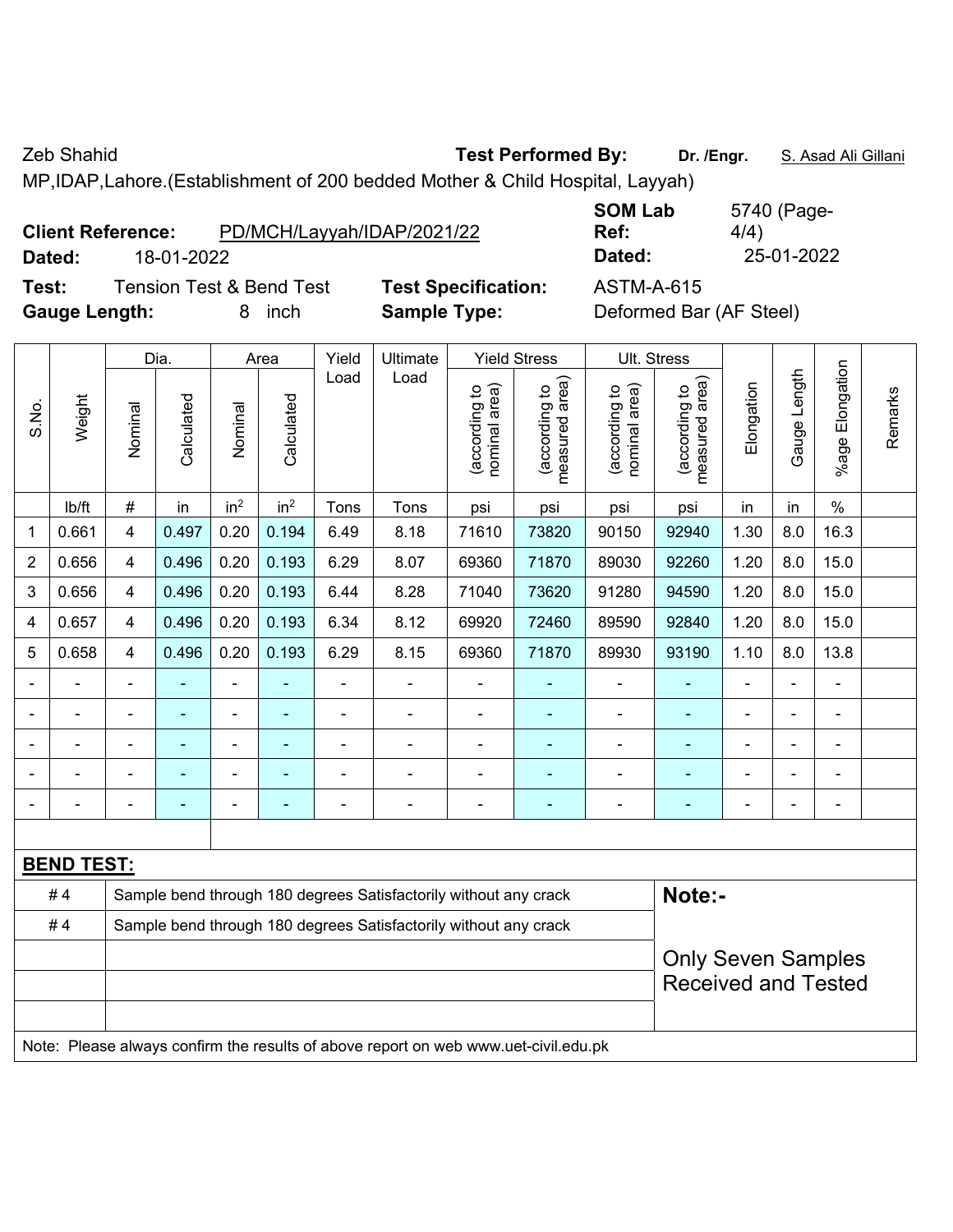Sub Divisional officer, **Test Performed By:** Dr. /Engr. **Asad Ali Gillani** Associated By: Dr. /Engr. **Asad Ali Gillani** 

PHE:SD-I Mianwali.(Provision Of Sewerage Drainage Scheme For Lorry Adda Mianwali City)

| <b>Client Reference:</b><br>$22$ /MI-I       |                            | <b>SOM Lab</b><br>Ref: | 5741 (Page-<br>1/1) |
|----------------------------------------------|----------------------------|------------------------|---------------------|
| Dated:<br>14-01-2022                         |                            | Dated:                 | 25-01-2022          |
| Test:<br><b>Tension Test &amp; Bend Test</b> | <b>Test Specification:</b> | <b>ASTM-A-615</b>      |                     |
| <b>Gauge Length:</b><br>inch<br>8.           | <b>Sample Type:</b>        | Deformed Bar           |                     |

|                          |                   |                | Dia.                                                                                       |                          | Area                     | Yield          | Ultimate                                                                            |                                | <b>Yield Stress</b>             |                                | Ult. Stress                     |                |                |                         |         |
|--------------------------|-------------------|----------------|--------------------------------------------------------------------------------------------|--------------------------|--------------------------|----------------|-------------------------------------------------------------------------------------|--------------------------------|---------------------------------|--------------------------------|---------------------------------|----------------|----------------|-------------------------|---------|
| S.No.                    | Weight            | Nominal        | Calculated                                                                                 | Nominal                  | Calculated               | Load           | Load                                                                                | nominal area)<br>(according to | (according to<br>measured area) | nominal area)<br>(according to | measured area)<br>(according to | Elongation     | Gauge Length   | Elongation<br>$%$ age l | Remarks |
|                          | lb/ft             | $\#$           | in                                                                                         | in <sup>2</sup>          | in <sup>2</sup>          | Tons           | Tons                                                                                | psi                            | psi                             | psi                            | psi                             | in             | in             | $\%$                    |         |
| 1                        | 1.497             | 6              | 0.748<br>0.440<br>1.50<br>0.44<br>13.07<br>19.08<br>65510<br>65510<br>95650<br>95650       |                          |                          |                |                                                                                     |                                |                                 |                                |                                 |                | 8.0            | 18.8                    |         |
| $\overline{2}$           | 0.661             | 4              | 0.497<br>0.20<br>0.194<br>6.75<br>1.20<br>8.0<br>8.97<br>74420<br>76720<br>98920<br>101980 |                          |                          |                |                                                                                     |                                |                                 |                                |                                 |                |                | 15.0                    |         |
| $\overline{\phantom{0}}$ |                   |                | $\blacksquare$                                                                             | $\blacksquare$           | $\overline{\phantom{a}}$ | $\blacksquare$ | $\blacksquare$                                                                      | $\overline{\phantom{0}}$       | $\overline{a}$                  | -                              | $\overline{\phantom{0}}$        | $\blacksquare$ | ÷,             | $\blacksquare$          |         |
| $\blacksquare$           | Ē,                | $\blacksquare$ | $\blacksquare$                                                                             | ÷,                       | $\blacksquare$           | $\blacksquare$ | $\blacksquare$                                                                      | $\blacksquare$                 | $\blacksquare$                  | $\overline{\phantom{a}}$       | ÷,                              | $\blacksquare$ | ä,             | $\blacksquare$          |         |
|                          | ÷,                | $\blacksquare$ | ÷                                                                                          | $\overline{\phantom{a}}$ | $\overline{\phantom{a}}$ | $\blacksquare$ | $\overline{\phantom{a}}$                                                            | $\overline{\phantom{a}}$       | $\blacksquare$                  | $\overline{\phantom{a}}$       | $\blacksquare$                  | $\overline{a}$ | ÷              | $\blacksquare$          |         |
|                          | Ē,                | $\blacksquare$ | ä,                                                                                         | $\blacksquare$           | $\overline{\phantom{a}}$ | $\blacksquare$ | $\blacksquare$                                                                      | $\blacksquare$                 | ٠                               | $\blacksquare$                 | ۰                               | $\blacksquare$ | ä,             | $\blacksquare$          |         |
|                          | $\blacksquare$    | $\blacksquare$ | ÷,                                                                                         | $\blacksquare$           | $\blacksquare$           | $\blacksquare$ | $\blacksquare$                                                                      | $\overline{\phantom{a}}$       | ÷                               | $\overline{\phantom{a}}$       | $\blacksquare$                  | $\blacksquare$ | ä,             | $\blacksquare$          |         |
|                          |                   |                | ä,                                                                                         | ä,                       |                          |                |                                                                                     | $\blacksquare$                 | ä,                              | ä,                             |                                 |                | ÷              | ä,                      |         |
|                          |                   |                |                                                                                            | $\blacksquare$           |                          |                |                                                                                     |                                |                                 | $\blacksquare$                 |                                 |                | L,             | ÷                       |         |
| $\overline{\phantom{0}}$ | $\blacksquare$    |                | ٠                                                                                          | $\blacksquare$           | $\overline{\phantom{a}}$ | $\blacksquare$ | $\overline{\phantom{0}}$                                                            | $\blacksquare$                 | ÷                               | ۰                              | ۰                               | $\blacksquare$ | $\blacksquare$ | $\blacksquare$          |         |
|                          |                   |                |                                                                                            |                          |                          |                |                                                                                     |                                |                                 |                                |                                 |                |                |                         |         |
|                          | <b>BEND TEST:</b> |                |                                                                                            |                          |                          |                |                                                                                     |                                |                                 |                                |                                 |                |                |                         |         |
|                          | #6                |                |                                                                                            |                          |                          |                | Sample bend through 180 degrees Satisfactorily without any crack                    |                                |                                 |                                | Note:-                          |                |                |                         |         |
|                          | #4                |                |                                                                                            |                          |                          |                | Sample bend through 180 degrees Satisfactorily without any crack                    |                                |                                 |                                |                                 |                |                |                         |         |
|                          |                   |                |                                                                                            |                          |                          |                | <b>Only Four Samples</b>                                                            |                                |                                 |                                |                                 |                |                |                         |         |
|                          |                   |                |                                                                                            |                          |                          |                |                                                                                     |                                |                                 |                                | <b>Received and Tested</b>      |                |                |                         |         |
|                          |                   |                |                                                                                            |                          |                          |                |                                                                                     |                                |                                 |                                |                                 |                |                |                         |         |
|                          |                   |                |                                                                                            |                          |                          |                | Note: Please always confirm the results of above report on web www.uet-civil.edu.pk |                                |                                 |                                |                                 |                |                |                         |         |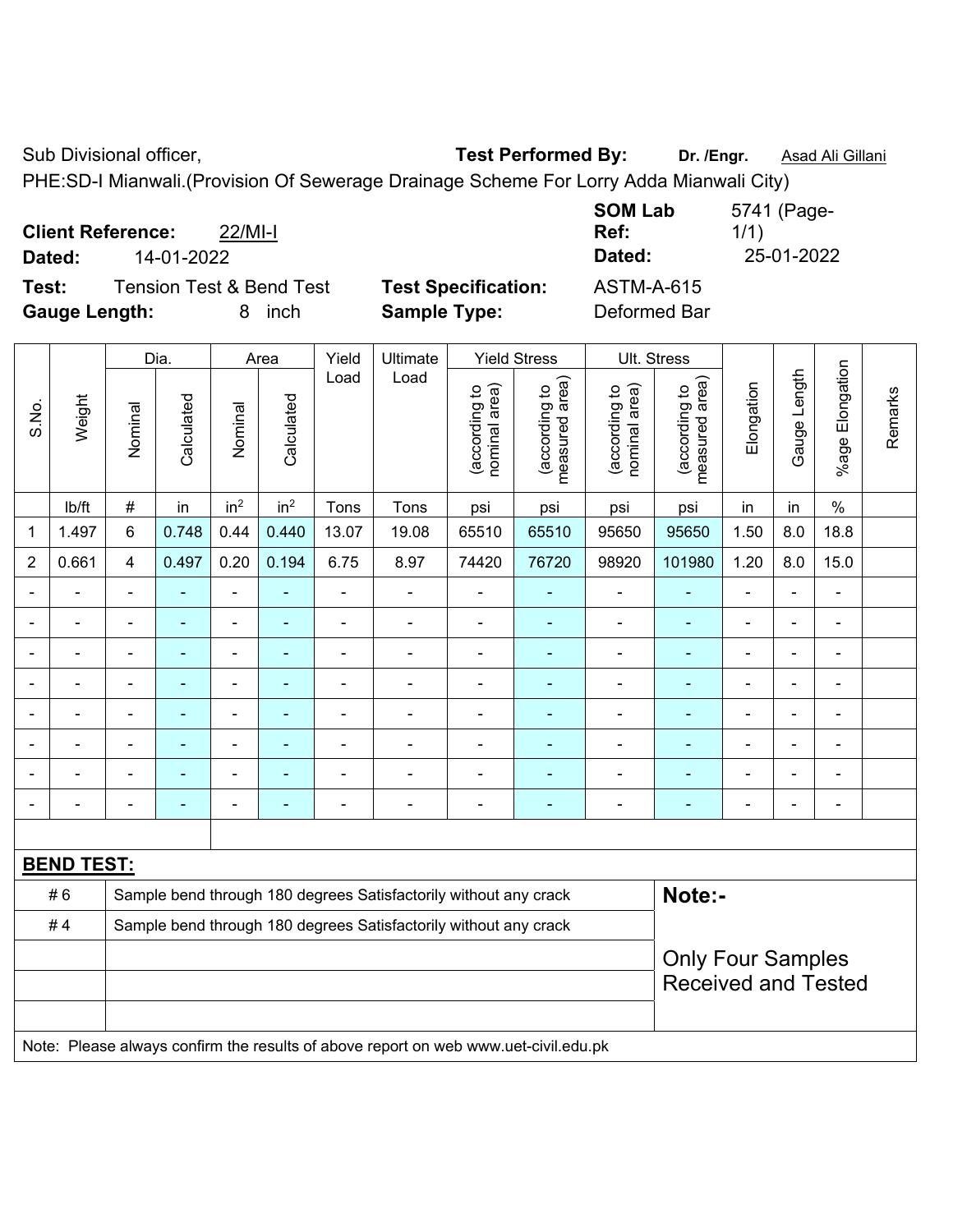Hafiz Ozair Ahmad **Test Performed By:** Dr. /Engr. **S. Asad Ali Gillani** Dy.Dir(QCD) WASA,LDA,Lhr.(Const. Of Pedestrain Bridge On Sattu Katla At Bilal Masjid In Drainage)

**Client Reference:** QCD/193 **SOM Lab Ref:**  5743 (Page-1/3) **Dated:** 15-01-2022 **Dated:** 25-01-2022 **Test:** Tension Test & Bend Test **Test Specification:** ASTM-A-615 **Gauge Length:** 8 inch **Sample Type:** Deformed Bar

|                |                   |                          | Dia.           |                          | Area            | Yield          | Ultimate                                                                            |                                | <b>Yield Stress</b>             |                                | Ult. Stress                     |                          |                |                         |         |
|----------------|-------------------|--------------------------|----------------|--------------------------|-----------------|----------------|-------------------------------------------------------------------------------------|--------------------------------|---------------------------------|--------------------------------|---------------------------------|--------------------------|----------------|-------------------------|---------|
| S.No.          | Weight            | Nominal                  | Calculated     | Nominal                  | Calculated      | Load           | Load                                                                                | nominal area)<br>(according to | (according to<br>measured area) | nominal area)<br>(according to | (according to<br>measured area) | Elongation               | Gauge Length   | Elongation<br>$%$ age I | Remarks |
|                | lb/ft             | $\#$                     | in             | in <sup>2</sup>          | in <sup>2</sup> | Tons           | Tons                                                                                | psi                            | psi                             | psi                            | psi                             | in                       | in             | $\%$                    |         |
| 1              | 0.658             | $\overline{\mathbf{4}}$  | 0.496          | 0.20                     | 0.193           | 6.49           | 10.01                                                                               | 71610                          | 74200                           | 110390                         | 114390                          | 1.00                     | 8.0            | 12.5                    |         |
|                |                   | $\blacksquare$           |                | ä,                       |                 | ÷              |                                                                                     | $\blacksquare$                 | ۰                               | $\blacksquare$                 |                                 | $\blacksquare$           | $\blacksquare$ | L,                      |         |
| $\blacksquare$ | $\blacksquare$    | $\overline{\phantom{0}}$ | $\blacksquare$ | $\overline{\phantom{a}}$ | ٠               | $\blacksquare$ | $\blacksquare$                                                                      | $\overline{\phantom{0}}$       | $\blacksquare$                  | $\blacksquare$                 | $\blacksquare$                  | $\blacksquare$           | ۰              | $\blacksquare$          |         |
| $\blacksquare$ | ÷                 | $\blacksquare$           | $\blacksquare$ | $\overline{\phantom{a}}$ |                 |                |                                                                                     | $\blacksquare$                 | $\sim$                          | $\blacksquare$                 | ä,                              | $\blacksquare$           | ä,             | $\blacksquare$          |         |
| $\blacksquare$ | ÷                 |                          | $\blacksquare$ | $\overline{\phantom{a}}$ | $\overline{a}$  | $\blacksquare$ | ÷                                                                                   | $\overline{\phantom{a}}$       | $\blacksquare$                  | $\blacksquare$                 | $\blacksquare$                  | $\overline{\phantom{a}}$ | ÷,             | $\blacksquare$          |         |
|                | $\blacksquare$    | $\blacksquare$           | $\blacksquare$ | $\overline{\phantom{a}}$ | $\overline{a}$  |                | $\blacksquare$                                                                      | $\blacksquare$                 | $\blacksquare$                  | $\blacksquare$                 | $\blacksquare$                  | ÷                        | $\blacksquare$ | $\blacksquare$          |         |
| $\blacksquare$ | $\blacksquare$    | $\overline{\phantom{0}}$ | $\blacksquare$ | $\overline{\phantom{a}}$ | ٠               | $\blacksquare$ | $\blacksquare$                                                                      | $\overline{\phantom{a}}$       | $\blacksquare$                  | $\blacksquare$                 | $\blacksquare$                  | ÷                        | $\blacksquare$ | $\blacksquare$          |         |
|                |                   |                          | $\blacksquare$ | $\blacksquare$           |                 |                |                                                                                     | $\blacksquare$                 | $\blacksquare$                  | $\blacksquare$                 |                                 | ÷                        | ÷              | $\blacksquare$          |         |
|                |                   |                          |                |                          |                 |                |                                                                                     |                                |                                 |                                |                                 |                          | ۰              |                         |         |
|                | $\blacksquare$    | $\blacksquare$           | $\blacksquare$ | ٠                        | $\overline{a}$  |                | $\blacksquare$                                                                      | $\blacksquare$                 | $\overline{\phantom{a}}$        | $\blacksquare$                 | $\blacksquare$                  | $\blacksquare$           | $\blacksquare$ | $\blacksquare$          |         |
|                |                   |                          |                |                          |                 |                |                                                                                     |                                |                                 |                                |                                 |                          |                |                         |         |
|                | <b>BEND TEST:</b> |                          |                |                          |                 |                |                                                                                     |                                |                                 |                                |                                 |                          |                |                         |         |
|                | #4                |                          |                |                          |                 |                | Sample bend through 180 degrees Satisfactorily without any crack                    |                                |                                 |                                | Note:-                          |                          |                |                         |         |
|                |                   |                          |                |                          |                 |                |                                                                                     |                                |                                 |                                |                                 |                          |                |                         |         |
|                |                   | <b>Only Two Samples</b>  |                |                          |                 |                |                                                                                     |                                |                                 |                                |                                 |                          |                |                         |         |
|                |                   |                          |                |                          |                 |                |                                                                                     |                                |                                 |                                | <b>Received and Tested</b>      |                          |                |                         |         |
|                |                   |                          |                |                          |                 |                |                                                                                     |                                |                                 |                                |                                 |                          |                |                         |         |
|                |                   |                          |                |                          |                 |                | Note: Please always confirm the results of above report on web www.uet-civil.edu.pk |                                |                                 |                                |                                 |                          |                |                         |         |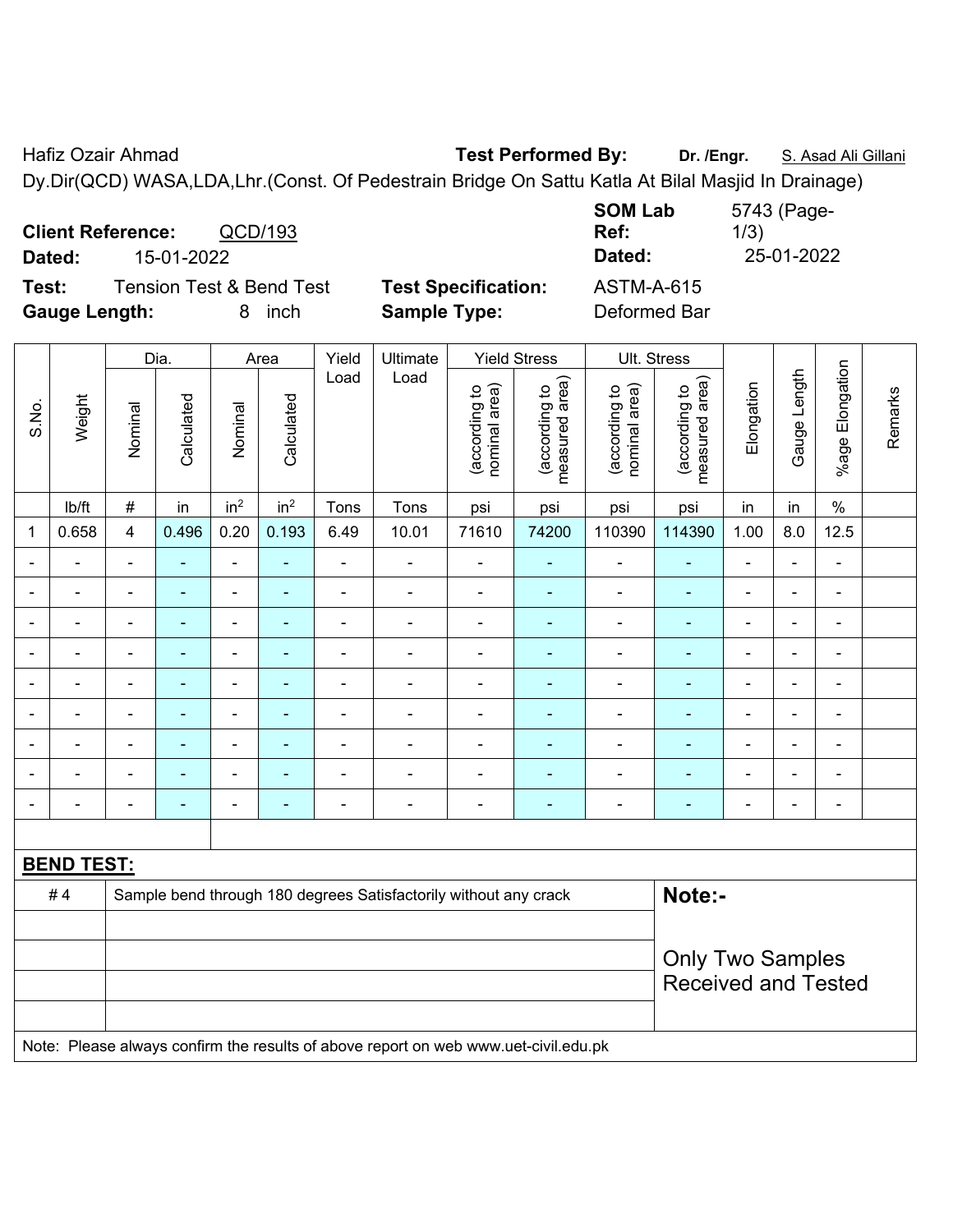Hafiz Ozair Ahmad **Test Performed By:** Dr. /Engr. **S. Asad Ali Gillani** Ali Gillani Dy.Dir(QCD)WASA,LDA,Lhr.(For Provision Of PCC/Tuff Pavnent Drainage And Clean Drinking Water)

**Client Reference:** QCD/192 **SOM Lab Ref:**  5743 (Page-2/3) **Dated:** 15-01-2022 **Dated:** 25-01-2022 **Test:** Tension Test & Bend Test **Test Specification:** ASTM-A-615 **Gauge Length:** 8 inch **Sample Type:** Deformed Bar

|                   | Weight                                                                              | Dia.                     |            | Area                         |                 | Yield          | Ultimate                     | <b>Yield Stress</b>            |                                 | Ult. Stress                    |                                 |                |                |                          |         |  |
|-------------------|-------------------------------------------------------------------------------------|--------------------------|------------|------------------------------|-----------------|----------------|------------------------------|--------------------------------|---------------------------------|--------------------------------|---------------------------------|----------------|----------------|--------------------------|---------|--|
| S.No.             |                                                                                     | Nominal                  | Calculated | Nominal                      | Calculated      | Load           | Load                         | nominal area)<br>(according to | (according to<br>measured area) | nominal area)<br>(according to | (according to<br>measured area) | Elongation     | Gauge Length   | Elongation<br>$%$ age I  | Remarks |  |
|                   | Ib/ft                                                                               | $\#$                     | in         | in <sup>2</sup>              | in <sup>2</sup> | Tons           | Tons                         | psi                            | psi                             | psi                            | psi                             | in             | in             | $\%$                     |         |  |
| 1                 | 1.473                                                                               | 6                        | 0.743      | 0.44                         | 0.433           | 14.02          | 21.48                        | 70260                          | 71390                           | 107660                         | 109400                          | 1.20           | 8.0            | 15.0                     |         |  |
|                   |                                                                                     | $\blacksquare$           | ۰          | $\blacksquare$               | $\blacksquare$  | $\blacksquare$ | $\blacksquare$               | $\overline{a}$                 | ۰                               | $\blacksquare$                 | ۰                               | $\blacksquare$ | $\blacksquare$ | $\blacksquare$           |         |  |
|                   |                                                                                     | $\overline{\phantom{a}}$ | ۰          | $\blacksquare$               | ٠               | $\blacksquare$ | $\blacksquare$               | $\overline{a}$                 | $\blacksquare$                  | $\blacksquare$                 |                                 | $\blacksquare$ | $\blacksquare$ | $\blacksquare$           |         |  |
| $\blacksquare$    |                                                                                     | Ē,                       | ٠          | $\qquad \qquad \blacksquare$ | ٠               | $\blacksquare$ | $\qquad \qquad \blacksquare$ | $\overline{a}$                 | $\blacksquare$                  | $\blacksquare$                 | ۰                               | $\blacksquare$ | $\blacksquare$ | $\blacksquare$           |         |  |
| $\blacksquare$    |                                                                                     | $\blacksquare$           | ۰          | $\overline{\phantom{a}}$     | $\blacksquare$  | ۰              | $\blacksquare$               | $\overline{\phantom{a}}$       | $\overline{\phantom{0}}$        | $\blacksquare$                 | ۰                               | $\blacksquare$ | $\blacksquare$ | $\blacksquare$           |         |  |
|                   |                                                                                     | $\blacksquare$           | ۰          | $\overline{\phantom{a}}$     | $\blacksquare$  | $\blacksquare$ | ÷                            | $\overline{a}$                 | $\overline{\phantom{0}}$        | $\blacksquare$                 | ۰                               | ÷              | $\overline{a}$ | $\overline{\phantom{a}}$ |         |  |
|                   | $\blacksquare$                                                                      | $\overline{\phantom{a}}$ | ä,         | $\blacksquare$               | $\blacksquare$  | $\blacksquare$ | $\blacksquare$               | ÷                              | ٠                               | ä,                             | ۰                               | $\blacksquare$ | $\blacksquare$ | $\blacksquare$           |         |  |
|                   |                                                                                     | $\blacksquare$           | ۰          | ۰                            | $\blacksquare$  | $\blacksquare$ | ÷                            | $\overline{a}$                 | $\blacksquare$                  | ÷                              |                                 | ÷              | $\blacksquare$ | $\blacksquare$           |         |  |
|                   |                                                                                     |                          | ۰          | ۰                            |                 |                |                              |                                |                                 | $\sim$                         | ۰                               |                | $\blacksquare$ | $\blacksquare$           |         |  |
|                   |                                                                                     | ٠                        | ۰          | $\blacksquare$               | $\blacksquare$  |                | ÷                            | $\overline{a}$                 |                                 | Ē,                             |                                 | Ē,             | $\blacksquare$ | Ē,                       |         |  |
|                   |                                                                                     |                          |            |                              |                 |                |                              |                                |                                 |                                |                                 |                |                |                          |         |  |
| <b>BEND TEST:</b> |                                                                                     |                          |            |                              |                 |                |                              |                                |                                 |                                |                                 |                |                |                          |         |  |
|                   | #6<br>Sample bend through 180 degrees Satisfactorily without any crack              |                          |            |                              |                 |                |                              |                                |                                 |                                | Note:-                          |                |                |                          |         |  |
|                   |                                                                                     |                          |            |                              |                 |                |                              |                                |                                 |                                |                                 |                |                |                          |         |  |
|                   |                                                                                     |                          |            |                              |                 |                |                              |                                |                                 |                                | <b>Only Two Samples</b>         |                |                |                          |         |  |
|                   |                                                                                     |                          |            |                              |                 |                |                              |                                |                                 |                                | <b>Received and Tested</b>      |                |                |                          |         |  |
|                   |                                                                                     |                          |            |                              |                 |                |                              |                                |                                 |                                |                                 |                |                |                          |         |  |
|                   | Note: Please always confirm the results of above report on web www.uet-civil.edu.pk |                          |            |                              |                 |                |                              |                                |                                 |                                |                                 |                |                |                          |         |  |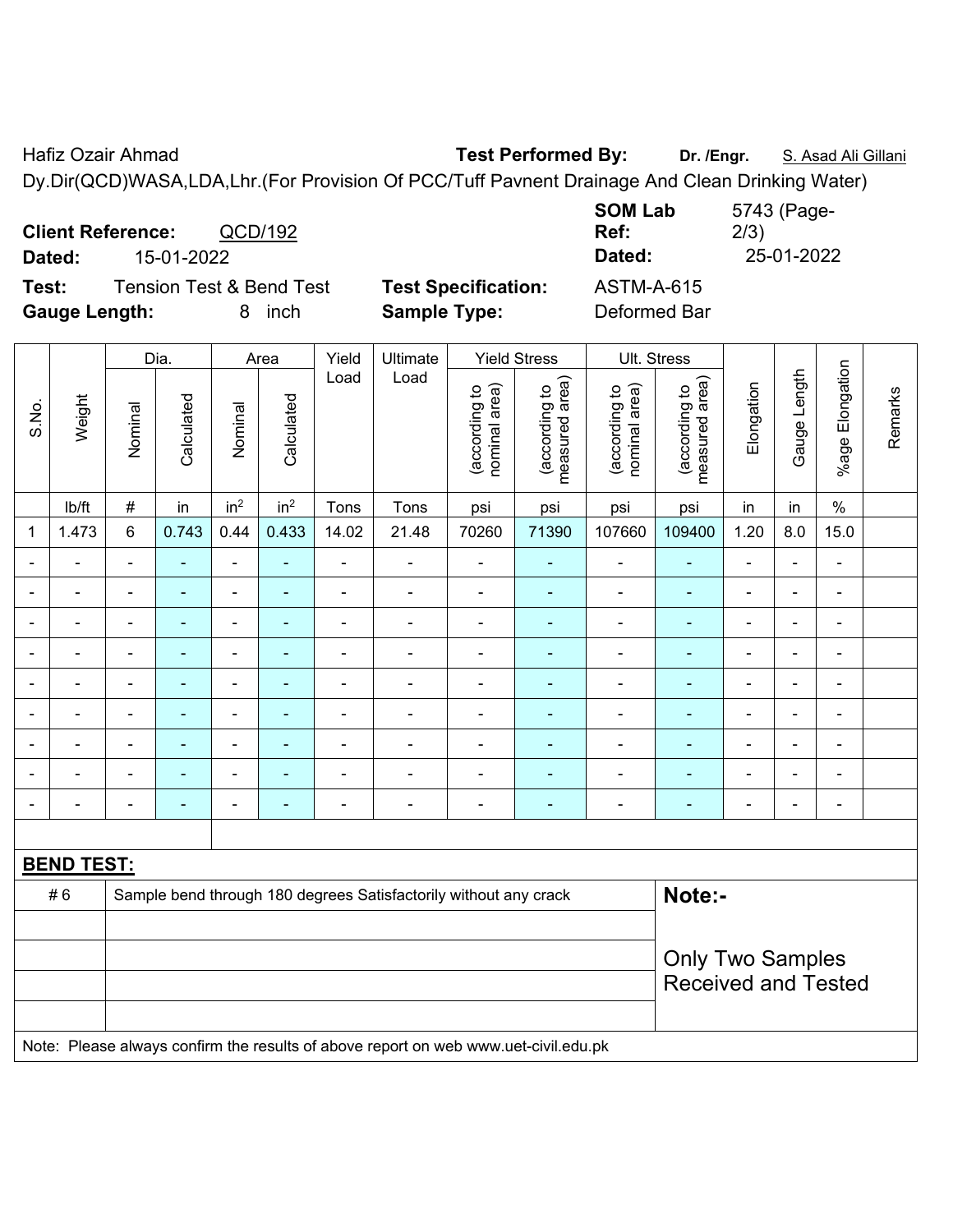Hafiz Ozair Ahmad **Test Performed By:** Dr. /Engr. **S. Asad Ali Gillani** Dy.Dir(QCD) WASA,LDA,Lhr.(Const. Of Pedestrain Bridge On Sattu Katla Drain Opp: Truth W.Sch)

**Client Reference:** QCD/78 **SOM Lab Ref:**  5743 (Page-3/3) **Dated:** 16-01-2022 **Dated:** 25-01-2022 **Test:** Tension Test & Bend Test **Test Specification:** ASTM-A-615 **Gauge Length:** 8 inch **Sample Type:** Deformed Bar

| S.No.                    | Weight                                                                              | Dia.           |                | Area                     |                          | Yield          | Ultimate                                                         | <b>Yield Stress</b>            |                                 | Ult. Stress                    |                                 |                            |                              |                         |         |  |
|--------------------------|-------------------------------------------------------------------------------------|----------------|----------------|--------------------------|--------------------------|----------------|------------------------------------------------------------------|--------------------------------|---------------------------------|--------------------------------|---------------------------------|----------------------------|------------------------------|-------------------------|---------|--|
|                          |                                                                                     | Nominal        | Calculated     | Nominal                  | Calculated               | Load           | Load                                                             | nominal area)<br>(according to | (according to<br>measured area) | nominal area)<br>(according to | measured area)<br>(according to | Elongation                 | Gauge Length                 | Elongation<br>$%$ age I | Remarks |  |
|                          | lb/ft                                                                               | $\#$           | in             | in <sup>2</sup>          | in <sup>2</sup>          | Tons           | Tons                                                             | psi                            | psi                             | psi                            | psi                             | in                         | in                           | $\%$                    |         |  |
| 1                        | 1.493                                                                               | $\,6$          | 0.748          | 0.44                     | 0.439                    | 13.83          | 22.55                                                            | 69340                          | 69500                           | 113020                         | 113280                          | 1.20                       | 8.0                          | 15.0                    |         |  |
|                          |                                                                                     | $\blacksquare$ | $\blacksquare$ | $\blacksquare$           | $\blacksquare$           | $\blacksquare$ | $\blacksquare$                                                   | $\blacksquare$                 | $\blacksquare$                  | $\blacksquare$                 | $\blacksquare$                  | $\blacksquare$             | ä,                           | $\blacksquare$          |         |  |
| $\overline{\phantom{0}}$ | $\blacksquare$                                                                      |                | $\blacksquare$ | $\blacksquare$           | $\blacksquare$           | $\blacksquare$ | $\blacksquare$                                                   | $\blacksquare$                 | $\blacksquare$                  | $\blacksquare$                 | $\blacksquare$                  | $\overline{\phantom{a}}$   | ÷,                           | $\blacksquare$          |         |  |
| $\overline{\phantom{0}}$ | $\blacksquare$                                                                      | $\blacksquare$ | ÷,             | $\blacksquare$           | $\blacksquare$           | $\blacksquare$ | $\blacksquare$                                                   | $\blacksquare$                 | $\blacksquare$                  | $\overline{\phantom{a}}$       | ÷                               | $\overline{\phantom{a}}$   | ÷,                           | $\blacksquare$          |         |  |
| $\blacksquare$           | ÷,                                                                                  | $\blacksquare$ | $\blacksquare$ | $\blacksquare$           | $\blacksquare$           | $\blacksquare$ | $\blacksquare$                                                   | $\blacksquare$                 | $\blacksquare$                  | $\blacksquare$                 | $\blacksquare$                  | $\overline{a}$             | $\qquad \qquad \blacksquare$ | $\blacksquare$          |         |  |
|                          | $\blacksquare$                                                                      | $\blacksquare$ | $\blacksquare$ | $\blacksquare$           | $\blacksquare$           | $\blacksquare$ | $\blacksquare$                                                   | $\blacksquare$                 | $\blacksquare$                  | $\blacksquare$                 | $\blacksquare$                  | $\blacksquare$             | $\blacksquare$               | $\blacksquare$          |         |  |
|                          | ÷                                                                                   |                | $\blacksquare$ | $\blacksquare$           | $\overline{\phantom{a}}$ | $\blacksquare$ | $\blacksquare$                                                   | $\blacksquare$                 | $\blacksquare$                  | $\blacksquare$                 | $\blacksquare$                  | ÷                          | $\blacksquare$               | $\blacksquare$          |         |  |
|                          |                                                                                     |                | $\blacksquare$ | $\blacksquare$           | ٠                        |                |                                                                  | $\overline{\phantom{0}}$       |                                 | $\blacksquare$                 |                                 |                            | ٠                            | ä,                      |         |  |
|                          |                                                                                     |                |                | $\blacksquare$           |                          |                |                                                                  | ÷,                             |                                 | $\blacksquare$                 |                                 |                            | $\blacksquare$               | L,                      |         |  |
| $\overline{\phantom{0}}$ | Ē.                                                                                  | $\blacksquare$ | $\blacksquare$ | $\overline{\phantom{0}}$ | $\overline{\phantom{a}}$ | $\blacksquare$ | $\overline{\phantom{a}}$                                         | $\blacksquare$                 | $\blacksquare$                  | $\overline{a}$                 | $\overline{\phantom{0}}$        | ۰                          | ۰                            | $\blacksquare$          |         |  |
|                          |                                                                                     |                |                |                          |                          |                |                                                                  |                                |                                 |                                |                                 |                            |                              |                         |         |  |
|                          | <b>BEND TEST:</b>                                                                   |                |                |                          |                          |                |                                                                  |                                |                                 |                                |                                 |                            |                              |                         |         |  |
|                          | #6                                                                                  |                |                |                          |                          |                | Sample bend through 180 degrees Satisfactorily without any crack |                                |                                 |                                | Note:-                          |                            |                              |                         |         |  |
|                          |                                                                                     |                |                |                          |                          |                |                                                                  |                                |                                 |                                |                                 |                            |                              |                         |         |  |
|                          |                                                                                     |                |                |                          |                          |                |                                                                  |                                |                                 |                                | <b>Only Two Samples</b>         |                            |                              |                         |         |  |
|                          |                                                                                     |                |                |                          |                          |                |                                                                  |                                |                                 |                                |                                 | <b>Received and Tested</b> |                              |                         |         |  |
|                          |                                                                                     |                |                |                          |                          |                |                                                                  |                                |                                 |                                |                                 |                            |                              |                         |         |  |
|                          | Note: Please always confirm the results of above report on web www.uet-civil.edu.pk |                |                |                          |                          |                |                                                                  |                                |                                 |                                |                                 |                            |                              |                         |         |  |